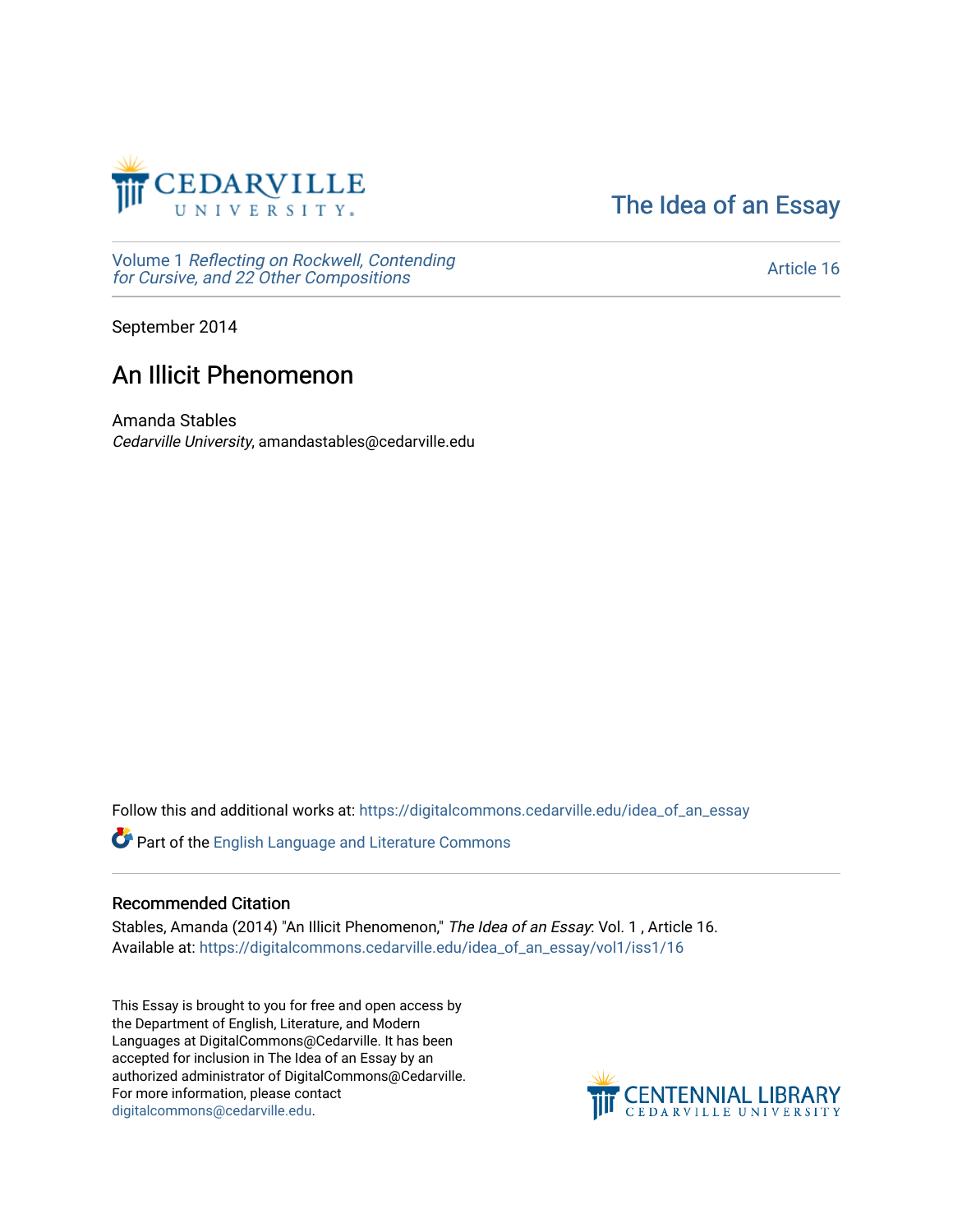## **"An Illicit Phenomenon," by Amanda Stables**

#### **Instructor's Note**

Students often struggle to separate the rhetorical act of informing from the rhetorical act of arguing. In this essay, Amanda Stables clearly understands her purpose and is able to inform her readers about the controversial topic of marijuana usage while refraining from stating her own position. Amanda's essay is controlled by a well-placed and directive mission statement, which is mirrored by the organizational strategy for the body of her essay. What do you think about the quality of Amanda's sources? How do you arrive at that assessment?

#### **Writer's Biography**

Amanda Stables is a freshman Social Work major from Duluth, Georgia. She loves to dance, write, and talk to people about anything and everything.

## An Illicit Phenomenon

 As my friend explained how his perceptions of the world had begun to morph and change alarmingly, I wondered what exactly the substance he had purposefully inhaled was doing to his brain and body. I knew some of the basic effects, and at the time many people my age deemed them risks worth taking for an experience. But as I went on to college and declared a major in social work, I heard more and more of this "phenomenon" sweeping our nation. Teenagers and the steady rise of marijuana use is a hot topic in the field of social work today, as we try to answer some basic questions: Why do teenagers start abusing illegal substances like marijuana? What are the physical and mental effects of it? How do we cut through the myths swirling around the controversy? Why has underage use increased just as fast, if not faster, than the amount of preventive initiatives? This essay explores these questions about usage and effects of marijuana with regard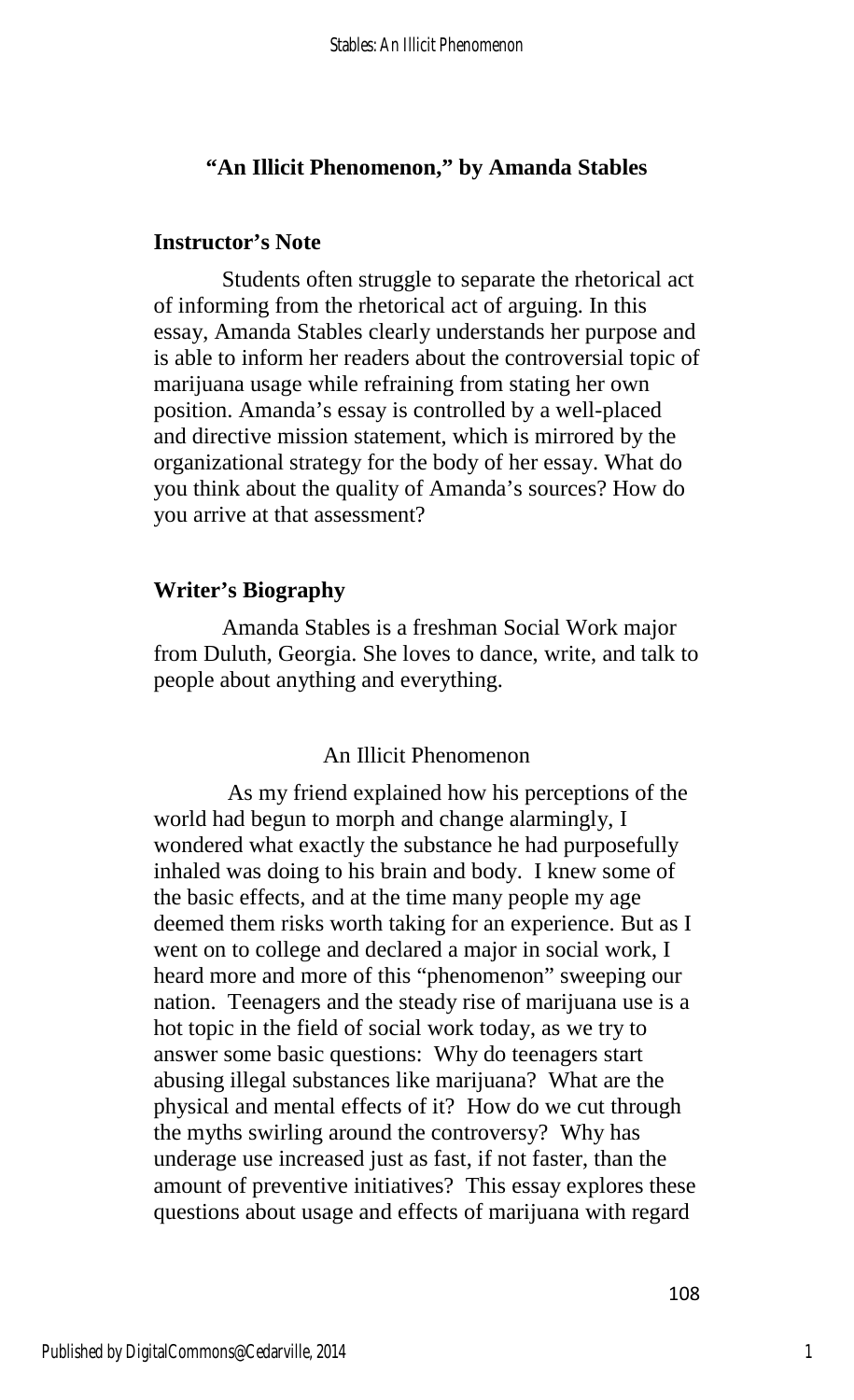to teenagers, including possible consequences and current prevention techniques.

Marijuana is referred to by a plethora of terms, slang, and nicknames. Cannabis, weed, THC, Mary Jane, grass, ganja, bud, dope – the list goes on and on, with new lingo added almost daily. For the purposes of this essay, any part of the cannabis plant containing the psychoactive constituent abbreviated THC (which alters one's state of consciousness in any way) is referred to as marijuana. It is the most common illegal substance abused by teenagers in the United States today (Schweinsburg, Schweinsburg, Nagel, Eyler, & Tapert, 2011). Multitudinous studies have been done on the possible effects of the drug, and possible links to conditions ranging from liver disease to neuropsychological deficiencies have been researched (Ali, Amialchuk, & Dwyer, 2011). This essay also refers to marijuana use that is not legalized (often called 'medical marijuana'), unless explicitly indicated otherwise.

Studies indicate that marijuana abuse is beginning at younger and younger ages. When looking at specific generations and their rate of marijuana use, researchers found that generations, or, birth cohorts (people born around the same time), exhibiting stronger disapproval of the use of marijuana were significantly less likely to experiment with it, regardless of independent attitudes toward and perceptions of marijuana use (Keyes, Schulenberg, O'Malley, Johnston, Bachman, Li, & Hasin, 2011).

 Illegal marijuana use rarely occurs in a vacuum. It is a strong predictor for many other issues, including alcohol abuse, behavioral issues, and other illicit drug use. A study from the University of Maryland demonstrated that there is a direct link between early marijuana use and behavioral issues in teens. (Falls, Wish, Garnier, Caldiera, O'Grady, Vincent, & Arria, 2011). Substance abuse either predicted or was a simultaneous factor with issues specifically listed in the DSM-IV (The Diagnostic and Statistical Manual of Mental Disorders) as conduct problems, such as aggression, theft, and running away from home. Early conduct problems often precede marijuana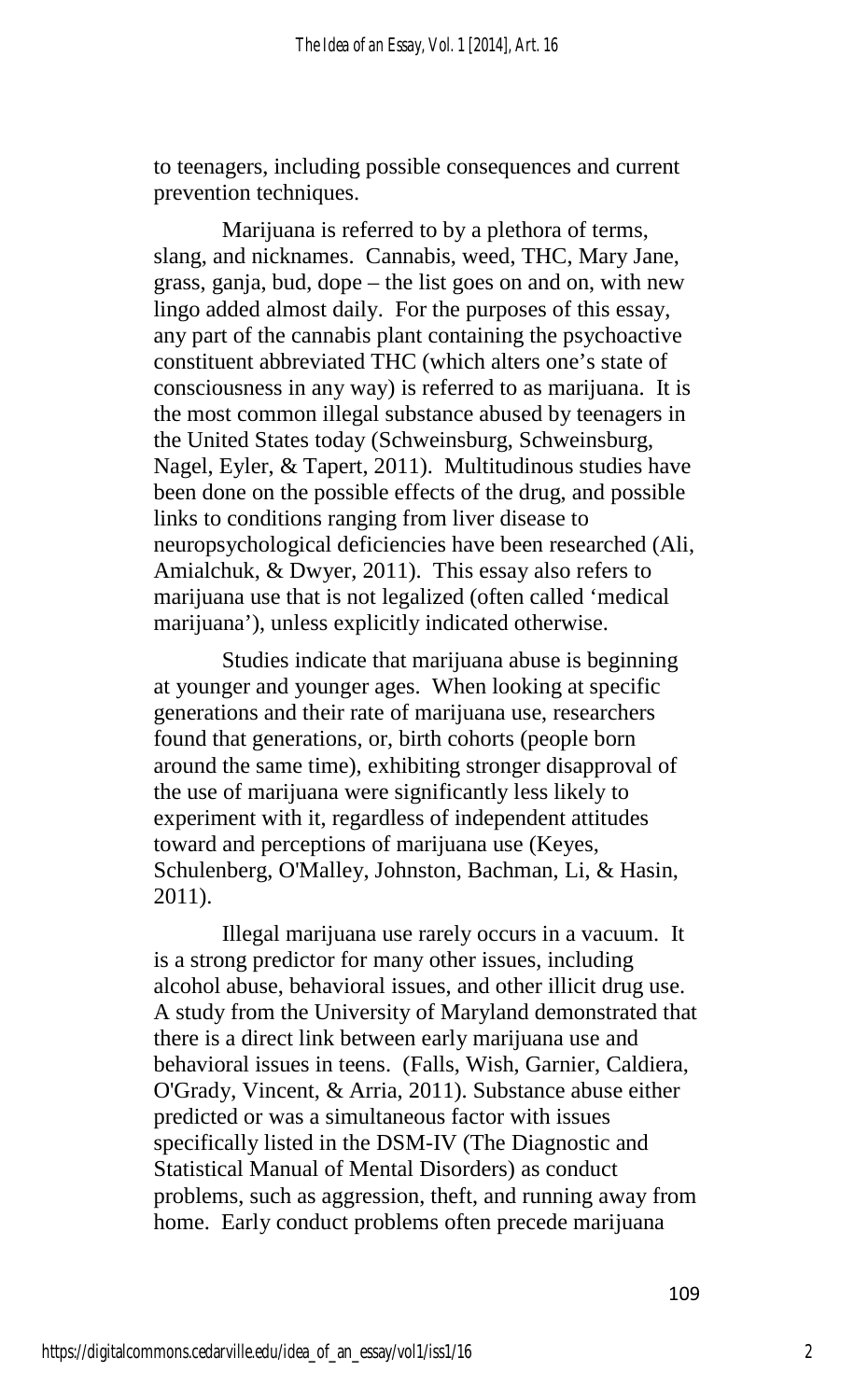use (Falls, Wish, Garnier, Caldiera, O'Grady, Vincent, & Arria, 2011).

The possible effects of marijuana use have been debated, speculated, and researched for years. As use is beginning at younger and younger ages, more concerns have surfaced about the effects on developing minds and bodies. The effects on cognitive functioning are an especially concerning area of research in teens and young people. In an article published by Brown University, summarizing a study done by the Journal of the International Neuropsychological Society, scientists have found a direct link between teenage marijuana use and decreased cognitive functioning (Wiley, 2012). According to the article, the deficits are more pronounced in males than in females, and the areas affected include cognitive inhibitions, sustained attention, and sequencing ability.

 As before mentioned, marijuana is a strong indicator of other drug abuse, most often alcohol. Because it is rare for a teenager to be a user of marijuana alone and not alcohol, it is important that we understand what effects the two substances mixed can have. Marijuana does indeed have an interactive effect when paired with an intoxicant such as alcohol. In testing, subjects' brains were monitored during both alcohol and marijuana use, and they were asked to perform verbal tests. There was no difference in the performance of marijuana users, alcohol users, and users of both simultaneously. This proves that marijuana has many of the same detrimental effects on mental ability and coherency that alcohol does (Schweinsburg, Schweinsburg, Nagel, Eyler, & Tapert, 2011). One interesting difference was found, however: the actual brain activity patterns of the subjects varied depending on what intoxicants or combination was being used. This means that marijuana and alcohol affect different parts of the brain and its functioning, and used together they yield even worse results to simple verbal tests.

Because of the stage of developing that a teenager's brain is still in at the time of adolescence, substance abuse has more profound and, in some cases, longer lasting effects (Solowij, Jones, Rozman, Davis, Ciarocchi, Heaven,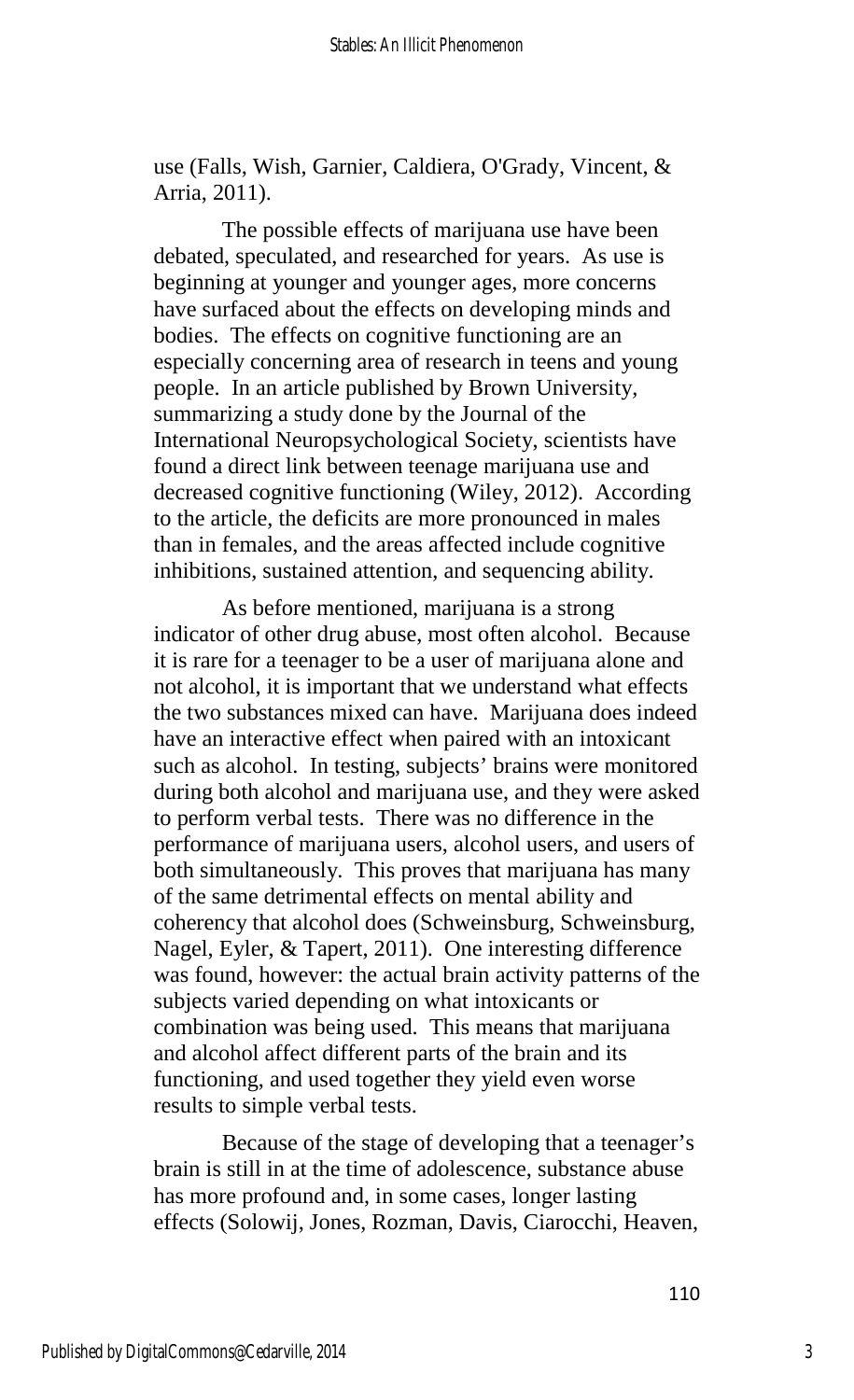& Yücel, 2011). In a study of 16-20 year old substance users, marijuana users performed the worst on a memory and learning test, tested against alcohol users, and nonsubstance-users. How badly they performed was dependent on the duration, quantity, frequency, and age of onset of marijuana use. The younger the age and the more frequent/heavy the use, the worse participants performed (Solowij, Jones, Rozman, Davis, Ciarocchi, Heaven, & Yücel, 2011).

Although there are clear negative effects, some states have legal allocations for what is commonly referred to as medical marijuana. The temporary physical effects of marijuana have been shown to help treat symptoms and ailments such as: nausea and vomiting associated with chemotherapy, anxiety, and most commonly, pain and muscle symptoms. According to an article from the journal *Pharmacotherapy,* "Studies of medical cannabis show significant improvement in various types of pain and muscle spasticity. Reported adverse effects are typically not serious, with the most common being dizziness. Safety concerns regarding cannabis include the increased risk of developing schizophrenia with adolescent use, impairments in memory and cognition, accidental pediatric ingestions, and lack of safety packaging for medical cannabis formulations (Borgelt, Franson, Nussbaum, & Wang,  $2013$ ."

 Techniques and methods to try and prevent the onset of marijuana abuse by teenagers are many, and professionals disagree as to what is the most effective approach. Drug prevention and education teams such as PRIDE Youth Programs, YADAPP, DARE, and thousands of others are prevalent in our communities and even schools systems. Yet teenage use is still on the rise.

 Research into youth assets has helped shine light on the way young people are influenced in their lifestyle choices. Social workers define assets as environmental variables that can have either a positive or negative impact on youth behaviors. Examples of common youth assets are family, friends, peers, and teachers. In an article about youth assets and marijuana use run by the *Journal of*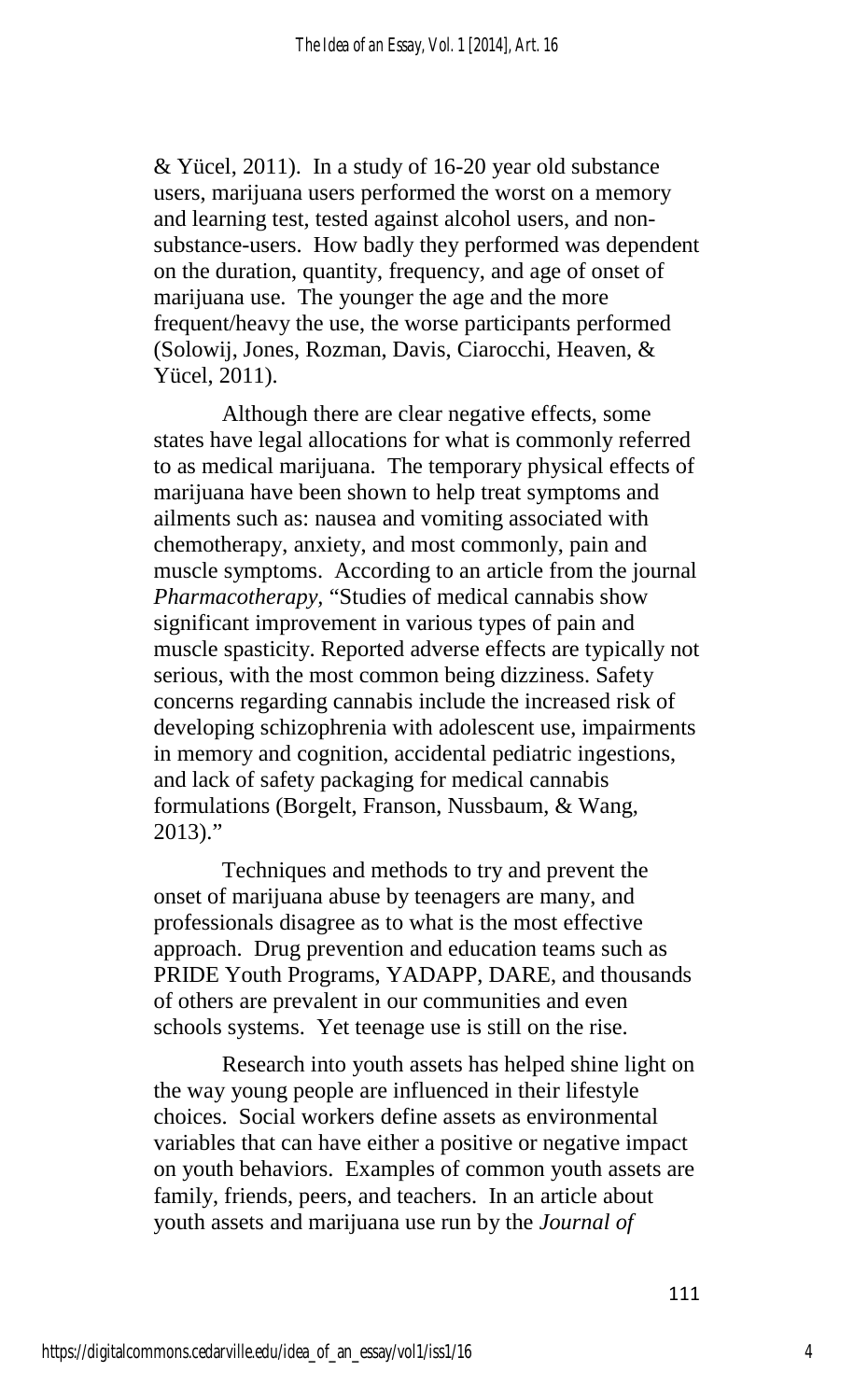*Alcohol & Drug Education*, the authors stressed that they have a widely varied effect on adolescent use and knowledge of drugs (Dunn, Kitts, Lewis, Goodrow, & Scherzer, 2011). The results concluded that prevention programs based on an asset development model are not very effective and should be reconsidered.

The strong and far-reaching effects of peer pressure do not need to be proved in this essay. Suffice it to say, the social networking emphasis in schools plays a critical role on the lifestyle choices of its members. Environments in which classmates, friends, and even role models use marijuana raise the likelihood that a given young person will also experiment with the drug. If 10% of one's fellow social members use marijuana, and ignoring possible additional factors, the probability that the individual will also use it increases by 5% (Ali, Amialchuk, & Dwyer, 2011). Education and awareness programs that promote total abstinence, such as the ones previously mentioned, have shown the most potential in having lasting effects on children and teenagers.

Too often, marijuana is viewed as confusing, elusive contraband with unclear implications. The aura of mystery that shrouds it is oftentimes what prompts adolescents to experiment with it in the first place. A common myth is that marijuana is not an addicting substance. Others say it is the classic "gateway" drug leading to experimenting with "hard" drugs. They are seeking answers. Scientists are too, and more and more actual results are being published about marijuana use and its effects. With this information, initiatives to combat the rise of teenage marijuana abuse are becoming better equipped to glean positive results. Even with this, however, there is still no fail-proof system that has been found to be the best concerning prevention measures.

My friend continued using marijuana throughout adolescence. Although not scientific or tested in a control group, evidence such as increasingly poorer school performance, subtle personality changes, and a tendency to experiment with other illegal substances were brought to the surface. To quote my friend, "I'm not addicted to it.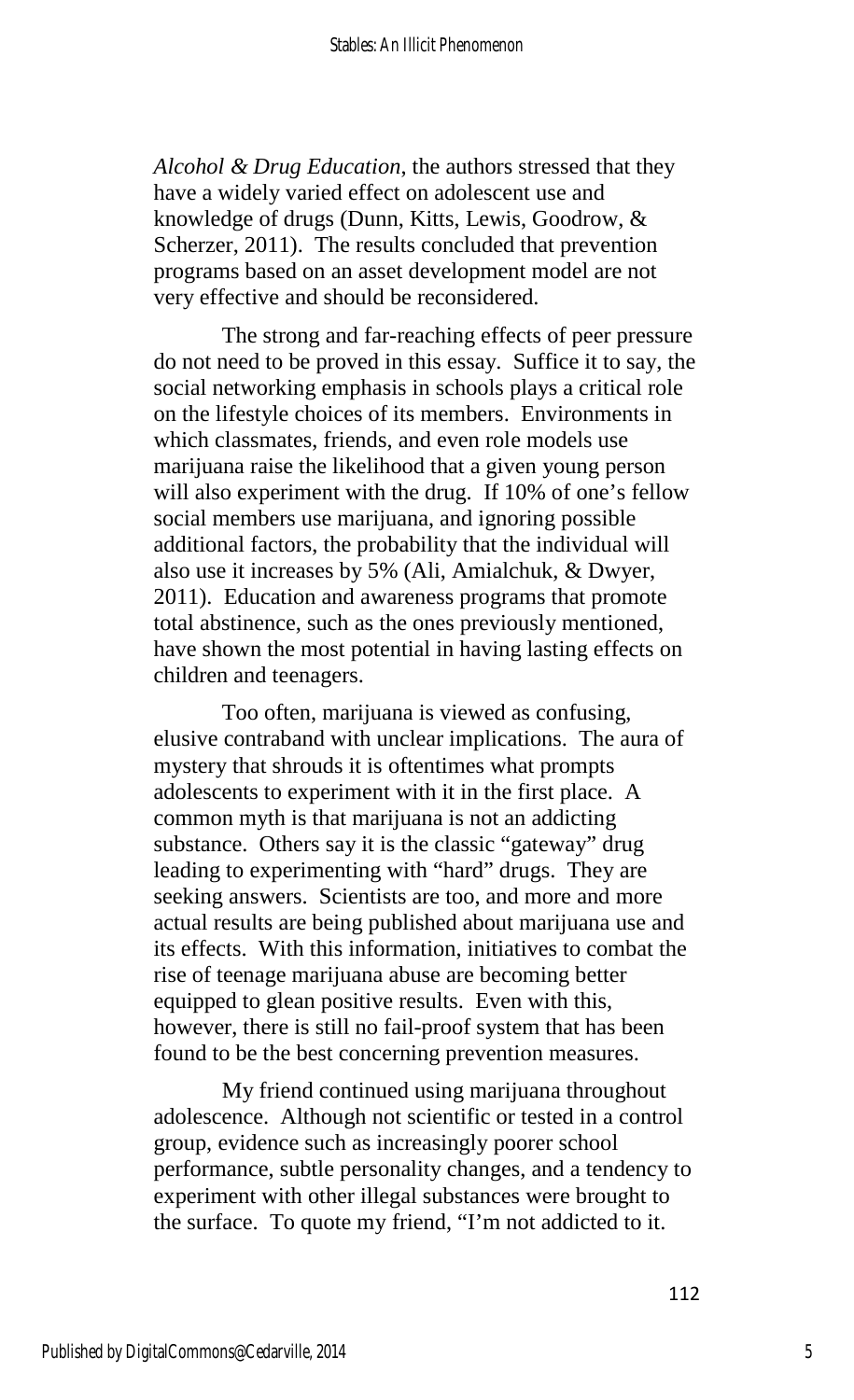It's not really addicting. But it's mentally addicting." This is an example of a teenager who regularly partakes in marijuana use – daily, even. In cases such as this one, the adolescent was well educated about the potential side effects of marijuana, and still chose to use the substance. But answers to the many questions about teen marijuana use are being discovered, and some of the confusion is being dispelled. Researchers aren't stopping here – studies are still being done and social workers are still determined to find new ways to curb this phenomenon.

## References

Ali, M., Amialchuk, A., & Dwyer, D. S. (2011). The social contagion effect of marijuana use among adolescents. *PLoS One*, *6*(1), 1-6. doi:10.1371/journal.pone.0016183

This article discusses the effects that social networking has on marijuana use among teenagers. It is written by Mir Ali, Aliaksandr Amialchuck, and Debra Dwyer for the open-access journal *PLoS One*. The authors are affiliated not only with research institutes such as the University of Toledo, but also the Food and Drug Administration. The research attempts to evaluate the role of peer social networks in explaining marijuana use in adolescents. A sample of nationally represented adolescents was used in the study, according to the authors. The independent variables such as close friends and classmates were all taken into account. After explaining the data used and found, the article concludes that the effects of peer influence are significant indicators of marijuana use, even when making allowances for biases that could occur in the study or participants. More specifically, the study found that in a 10% increase in the proportion of close friends and classmates who use marijuana, the probability that an individual will choose to use marijuana is increased by 5%.

The research presented in this article is beneficial to my paper because of its facts on how much peer pressure affects young people and their lifestyle choices. Social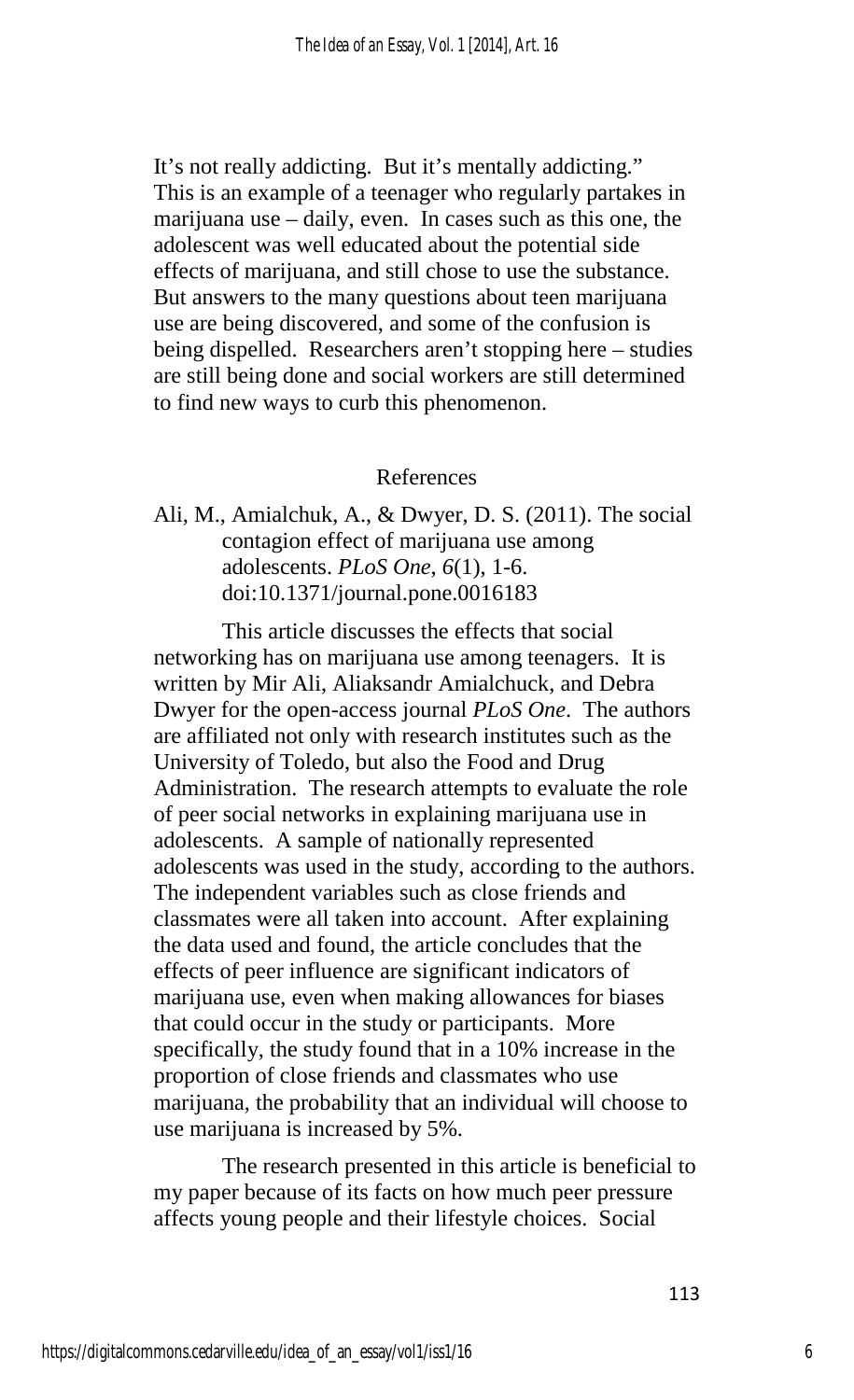networks play a critical role in influencing the members involved, and they can be positive influencers or negative ones. The article explains the findings of the research and proves that marijuana use is linked to social perceptions and attitudes expressed by young people's peers.

Borgelt , L. M., Franson, K. L., Nussbaum, A. M., & Wang, G. S. (2013). The pharmacologic and clinical effects of medical cannabis. *Pharmacotherapy*, *33*(2), 195-209. doi: 10.1002/phar.1187

 This article was published in the journal *Pharmacotherapy* in February of 2013. It focused on the effects of medical marijuana in states that have legalized it, such as California and Wisconsin. The authors provide information about why it is prescribed, what is used to treat, and side effects. This article is helpful to my paper because it provides a different perspective on the uses of marijuana, not just negative ones. The data presented shed light on the legalized form of marijuana and the pros and cons of prescribing a drug with psychoactive properties to teenagers and adults.

Dunn, M. S., Kitts, C., Lewis, S., Goodrow, B., & Scherzer, G. D. (2011). Effects of youth assets on adolescent alcohol, tobacco, marijuana use, and sexual behavior. *Journal of Alcohol & Drug Education*, *55*(3), 23-40. Retrieved from [www.ebscohost.com.](http://www.ebscohost.com/)

This article is written by five professionals (Michael Dunn, Cathy Kitts, Sandy Lewis, Bruce Goodrow, and Gary Scherzer) from around the United States, all of whom hold advanced degrees. The article was published in the *Journal of Alcohol & Drug Education* in December of 2011 and deals with the fact that adolescent use of alcohol, tobacco, marijuana, and sexual behavior is a risk to wellbeing, health, and even life ambitions. The research consisted of surveying a random selection of high school students aged 14 to 18 years old. Participants were from two different public school districts in rural Tennessee. The survey assessed behaviors and knowledge concerning drugs and sexual behavior. According to the researchers, results showed that many of the students had engaged in both drug use and sexual behaviors in the past 30 days.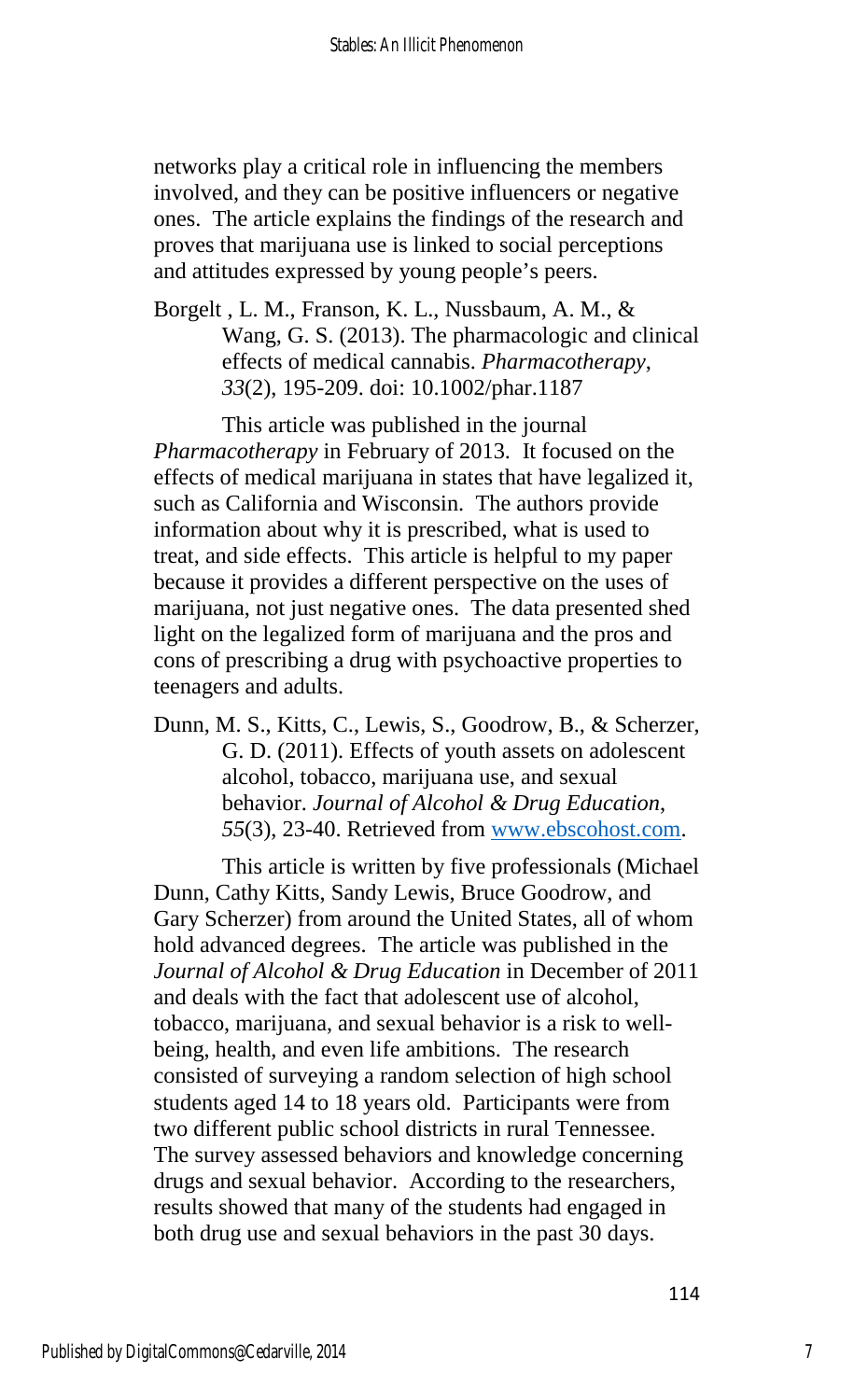The authors stressed that assets (aspects of life that are variables and can have either a negative or positive impact on youth behaviors, such as peers, families, teachers, etc.) have a varied effect on adolescent use and knowledge of drugs and sex. The results concluded that prevention programs based on an asset development model are not very effective and should be reconsidered. This article helped my paper by explaining some of the external factors that can encourage or discourage the abuse of marijuana by teens.

Falls, B. J., Wish, E. D., Garnier, L. M., Caldiera, K. M., O'Grady, K. E., Vincent, K. B., & Arria, A. M. (2011). The association between early conduct problems and early marijuana use in college students. *Journal of Child & Adolescent Substance Abuse*, *20*(3), 221-236. doi: 10.1080/1067828X.2011.581900

The authors of this article researched the correlation between adolescent use of marijuana and early conduct problems and wrote this article about it for the *Journal of Child & Adolescent Substance Abuse*. They are all associated with the University of Maryland. The research was part of a larger study and focused on a sample of 1,076 college students that comprised three groups: marijuana users who began use prior to age 15, those who began use after age 15, and nonusers. Results found that early marijuana use was associated with presence of conduct problems as listed in the DSM-IV, such as aggression, theft, disobeying of rules, and running away from home. Late use of marijuana, however did not affect conduct the same way.

This article is useful for my paper in that it shows that there is a link between young teen use of marijuana and teen conduct. This could be a potential indicator of those who are more at risk and likely to engage in illegal use of marijuana. Conversely, the presence of many early conduct problems could indicate the strong possibility of marijuana use as well. Studies support the fact that teen use of marijuana does not come without consequences, other than just legal and health ones.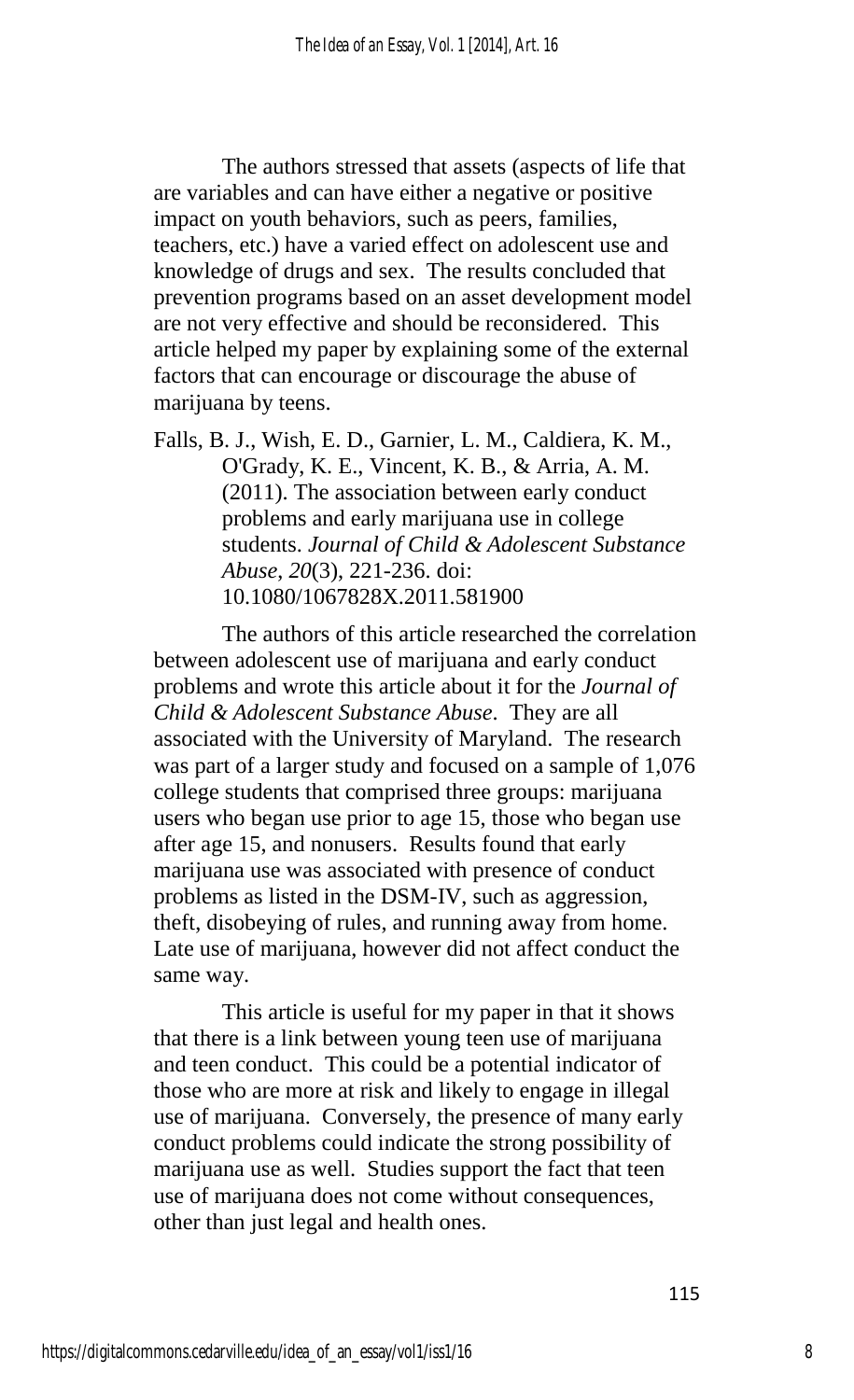# John Wiley & Sons, Inc. (2012). Keep your eye on.... *Brown University Child & Adolescent Behavior Letter, 28*(7), 2.

This article, published in the *Brown University Child & Adolescent Behavior Letter* in July, 2012, talks about the type of research that is currently being done on the impact teen marijuana use has on cognitive functioning. It is a summary of a study done by the Journal of the International Neuropsychological Society. Researchers found that marijuana use is in fact linked to poorer cognitive functioning in older teens. They also found that it is more pronounced in males than in females. The things affected significantly were: sustained attention, cognitive inhibitions, psychomotor speed, and sequencing ability.

This article is very helpful to my paper because it provides facts on the effects that marijuana has on teenager's cognitive abilities and performance. A loss of skill in these areas is significant to the ability to lead one's life with the most potential possible. Obviously damage to cognitive functions is a real and undesirable side effect to the use of marijuana. The research proves some more of the dangers of adolescent marijuana use and the threat it poses to future generations.

Keyes, K. M., Schulenberg, J. E., O'Malley, P. M., Johnston, L. D., Bachman, J. G., Li, G., & Hasin, D. (2011). The social norms of birth cohorts and adolescent marijuana use in the united states. *Addiction*, *106*(10), 1790-1800. doi: 10.1111/j.1360-0443.2011.03485.x

A combined effort of Katherine Keyes, John Schulenberg, Patrick O'Malley, Lloyd Johnston, Jerald Bachman, Guohua Li, and Deborah Hasin, this article was published in the journal *Addiction* in October of 2011. The researching authors are all from research institutes at Columbia University and the University of Michigan. It focuses on the fact that most research on social norms concerning marijuana use has been more focused on individual attitudes rather than the influence of larger-level society. The research sought to determine the relationship between the opinions of certain birth cohorts and their use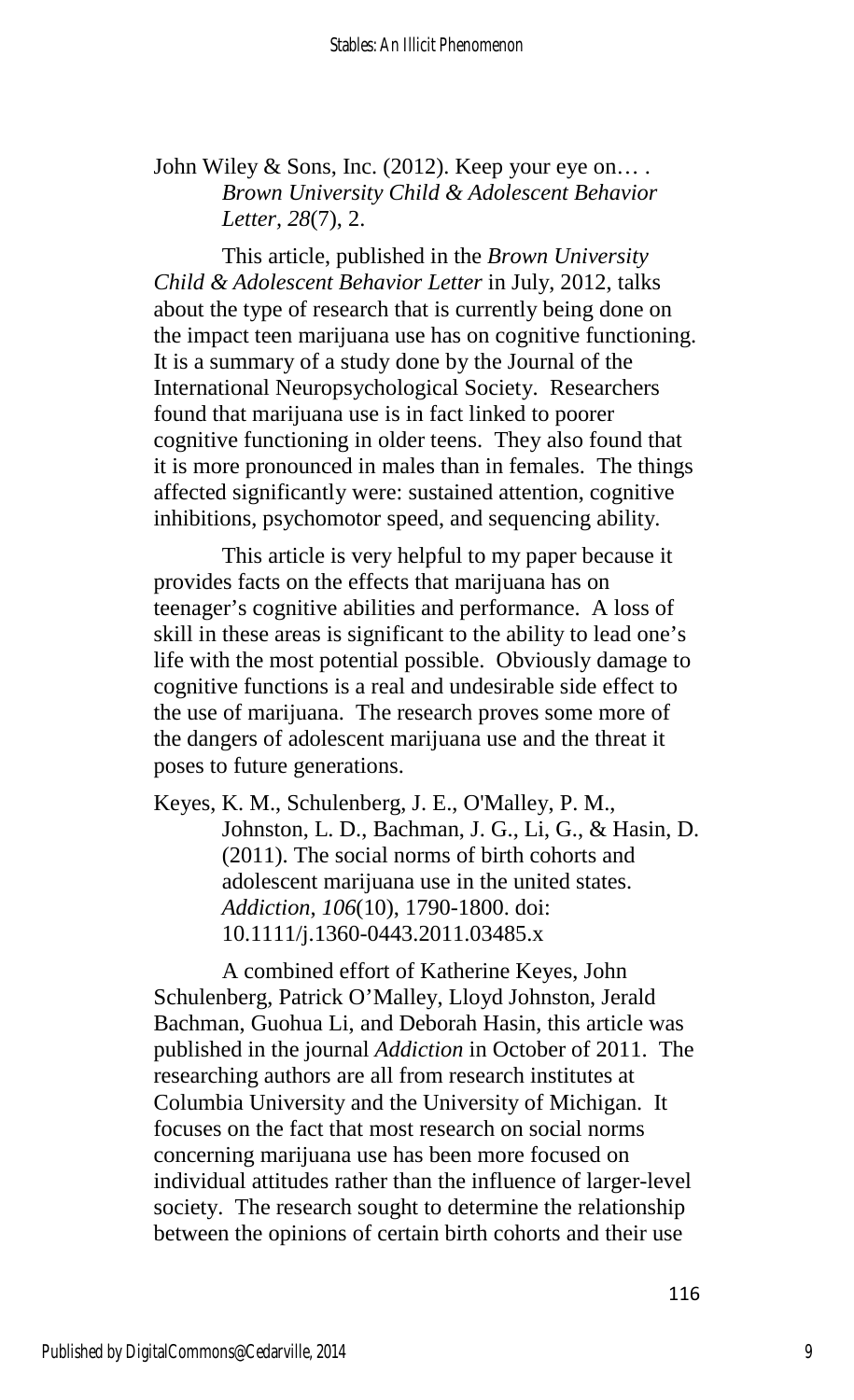of marijuana, specifically young adults and teenagers. Birth cohort is defined as a group of people who were born around or during the same time relatively, and tend to have been raised in the current mindset and attitudes of that time. The participants were students from grades 8, 10, and 12. The results showed that birth cohorts exhibiting stronger disapproval of the use of marijuana were significantly less likely to experiment with it, regardless of independent attitudes toward, and perceptions of, marijuana use.

The information presented in this article supported my paper by providing more information about the power of social surroundings to influence the use of marijuana among teens. It also showed the impact that social norms existent at the time of have on raising children to avoid or accept marijuana. The general views of the people at a given time are reflected in the way the next generation behaves, all other independent variables aside.

Schweinsburg, A. D., Schweinsburg, B. C., Nagel, B. J., Eyler, L. T., & Tapert, S. F. (2011). Neural correlates of verbal learning in adolescent alcohol and marijuana users. *Addiction*, *106*(3), 564-573. doi: 10.1111/j.1360-0443.2010.03197.x

The journal *Addiction* published this article by authors from Yale University, Oregon Health and Science University, and the University of California in March of 2011. The article explores exactly how the brain responds during verbal learning among teen users of marijuana. The participants in the research were from local public schools and divided into the following groups: controls (limited alcohol and marijuana use), binge drinkers, marijuana users, and binge drinking marijuana users. The results showed that there was no difference among the groups in performing verbal tests – proving that marijuana can have similar effects as alcohol and vice versa. They did, however, show a difference in actual brain activity patterns during testing. This study makes the valid point that alcohol and marijuana are the two most common substances used by teenagers. There is a strong possibility that use of one indicates the use of the other as well. Therefore, it is important that research such as this is being